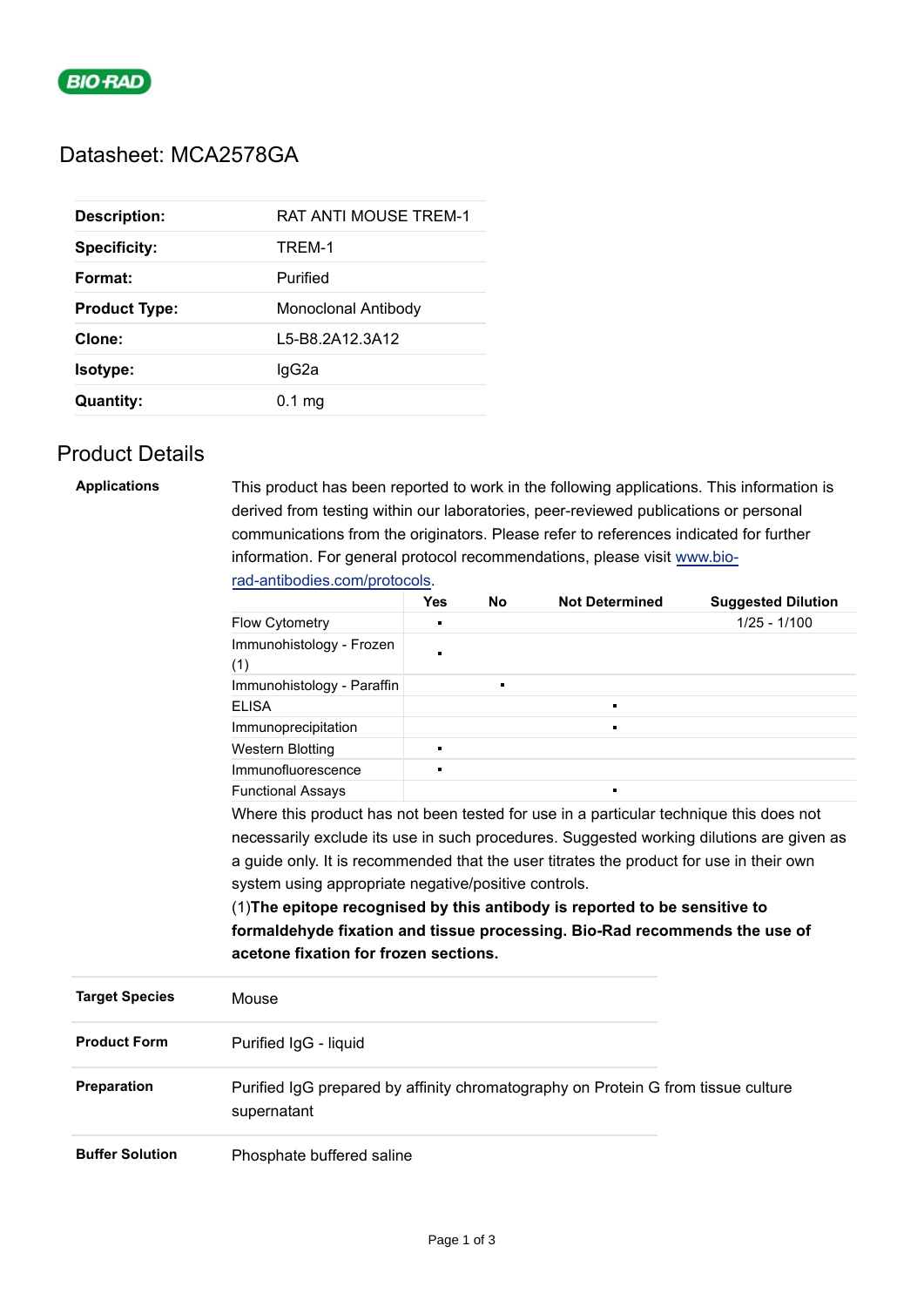| <b>Preservative</b><br><b>Stabilisers</b> | 0.09% Sodium Azide (NaN <sub>3</sub> )                                                                                                                                                                                                                                                                                                                                                                                                                                                                                                                                                                                                                                                                                                                   |  |  |  |  |
|-------------------------------------------|----------------------------------------------------------------------------------------------------------------------------------------------------------------------------------------------------------------------------------------------------------------------------------------------------------------------------------------------------------------------------------------------------------------------------------------------------------------------------------------------------------------------------------------------------------------------------------------------------------------------------------------------------------------------------------------------------------------------------------------------------------|--|--|--|--|
| <b>Carrier Free</b>                       | Yes                                                                                                                                                                                                                                                                                                                                                                                                                                                                                                                                                                                                                                                                                                                                                      |  |  |  |  |
| Approx. Protein<br><b>Concentrations</b>  | IgG concentration 1.0mg/ml                                                                                                                                                                                                                                                                                                                                                                                                                                                                                                                                                                                                                                                                                                                               |  |  |  |  |
| Immunogen                                 | Mouse TREM-1 Fc fusion protein.                                                                                                                                                                                                                                                                                                                                                                                                                                                                                                                                                                                                                                                                                                                          |  |  |  |  |
| <b>External Database</b><br>Links         | UniProt:<br><b>Related reagents</b><br>Q9JKE2<br><b>Entrez Gene:</b><br>58217<br>Trem1<br><b>Related reagents</b>                                                                                                                                                                                                                                                                                                                                                                                                                                                                                                                                                                                                                                        |  |  |  |  |
| <b>RRID</b>                               | AB_1833789                                                                                                                                                                                                                                                                                                                                                                                                                                                                                                                                                                                                                                                                                                                                               |  |  |  |  |
| <b>Specificity</b>                        | Rat anti Mouse Trem-1 antibody, clone L5-B8.2A12.3A12 recognizes mouse triggering<br>receptor expressed on myeloid cells 1 (TREM-1), a 30kD member of the immunoglobulin<br>superfamily expressed on neutrophils and a subset of monocytes. TREM-1 is involved in<br>the microbial inflammatory response. It acts in conjunction with the adaptor protein DAP12<br>to activate neutrophils and monocytes, leading to the secretion of pro-inflammatory<br>mediators and enhancement of the inflammatory response. Microbial infection also<br>induces the release of soluble form of TREM-1 from monocytes, which is reported to act<br>as an inhibitor of TREM-1.<br>TREM-1 mediates the septic shock pathway, and blocking TREM-1 has been reported to |  |  |  |  |
|                                           | reduce inflammation and increase survival in certain models of bacterial infection.                                                                                                                                                                                                                                                                                                                                                                                                                                                                                                                                                                                                                                                                      |  |  |  |  |
| <b>Flow Cytometry</b>                     | Use 10ul of the suggested working dilution to label 1x10 <sup>6</sup> cells in 100ul.                                                                                                                                                                                                                                                                                                                                                                                                                                                                                                                                                                                                                                                                    |  |  |  |  |
| <b>References</b>                         | 1. Wang, F. et al. (2012) Blocking TREM-1 signaling prolongs survival of mice with<br>Pseudomonas aeruginosa induced sepsis. Cell Immunol. 272 (2): 251-8.                                                                                                                                                                                                                                                                                                                                                                                                                                                                                                                                                                                               |  |  |  |  |
| <b>Storage</b>                            | This product is shipped at ambient temperature. It is recommended to aliquot and store at<br>-20 $^{\circ}$ C on receipt. When thawed, aliquot the sample as needed. Keep aliquots at 2-8 $^{\circ}$ C for<br>short term use (up to 4 weeks) and store the remaining aliquots at -20°C.                                                                                                                                                                                                                                                                                                                                                                                                                                                                  |  |  |  |  |
|                                           | Avoid repeated freezing and thawing as this may denature the antibody. Storage in<br>frost-free freezers is not recommended.                                                                                                                                                                                                                                                                                                                                                                                                                                                                                                                                                                                                                             |  |  |  |  |
| <b>Guarantee</b>                          | 12 months from date of despatch                                                                                                                                                                                                                                                                                                                                                                                                                                                                                                                                                                                                                                                                                                                          |  |  |  |  |
| <b>Health And Safety</b><br>Information   | Material Safety Datasheet documentation #10040 available at:<br>10040: https://www.bio-rad-antibodies.com/uploads/MSDS/10040.pdf                                                                                                                                                                                                                                                                                                                                                                                                                                                                                                                                                                                                                         |  |  |  |  |
| <b>Regulatory</b>                         | For research purposes only                                                                                                                                                                                                                                                                                                                                                                                                                                                                                                                                                                                                                                                                                                                               |  |  |  |  |